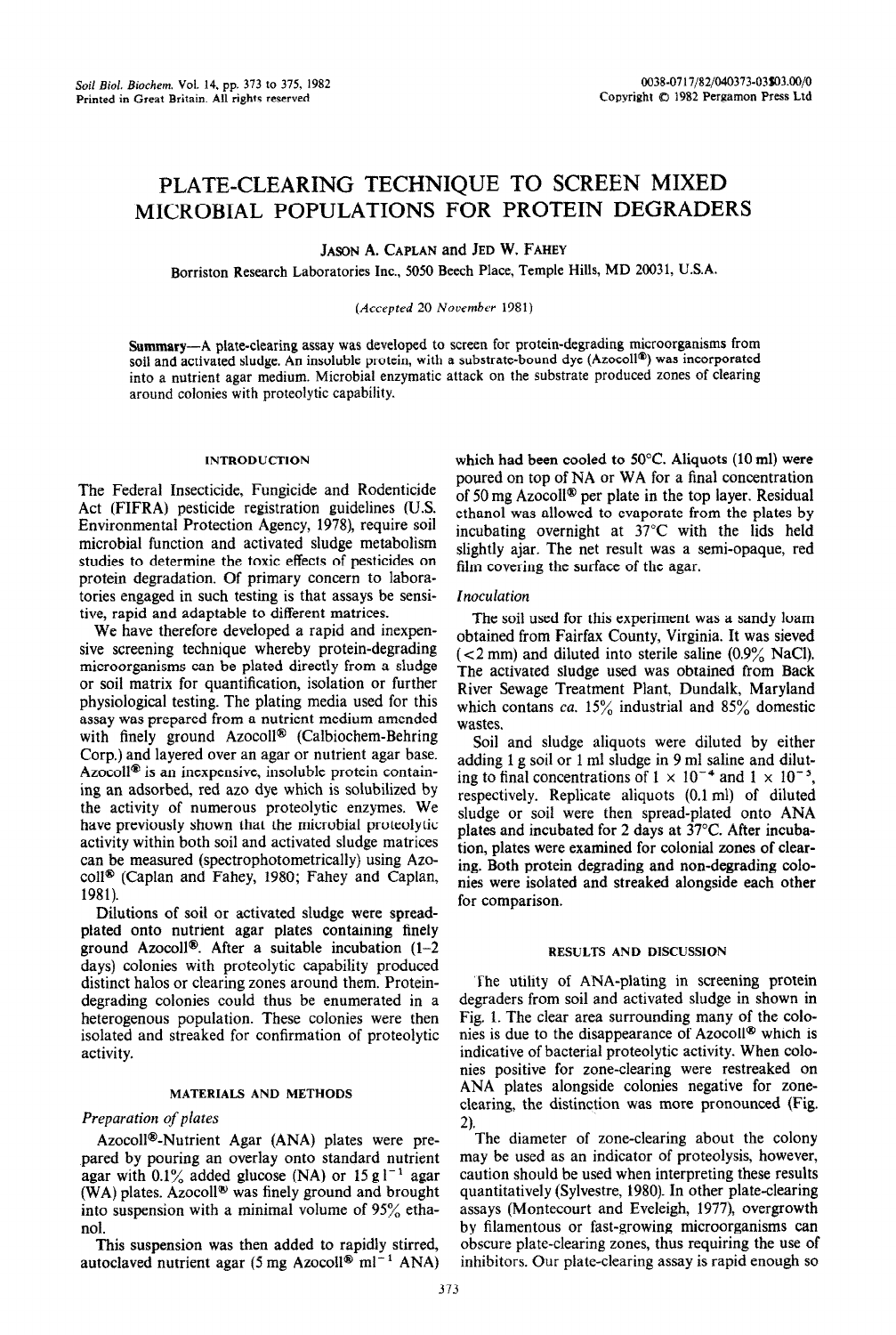$(a)$ 

 $(b)$ 



Fig. 1. Plates (ANA) inoculated by serial dilution and spread-plating from soil and activated sludge. Proteolytic (P) or non-proteolytic (NP) colonies are detected by the presence or absence of zoneclearing, respectively.

that microbial overgrowth was not a problem. We were, however, able to limit the growth of filamentous-type, spreading colonies by nutrient limitation, using a WA base rather than a NA base. using a WA base rather than a NA base.  $\qquad \qquad \text{vironmental or clinical matrices.}$  Its utility lies in its

In conclusion, we have developed a simple test to screen for protein degraders in soil and activated sludge. This method may be adaptable to other en-



Fig. 2. Plates (ANA) inoculated by streaking from pure bacterial colonies isolated from activated sludge and soil. Streaks of isolates "b" and "5" (previously identified as protein degraders) produced clearing zones on ANA whereas isolates 4, 8, 22 and 25 did not.